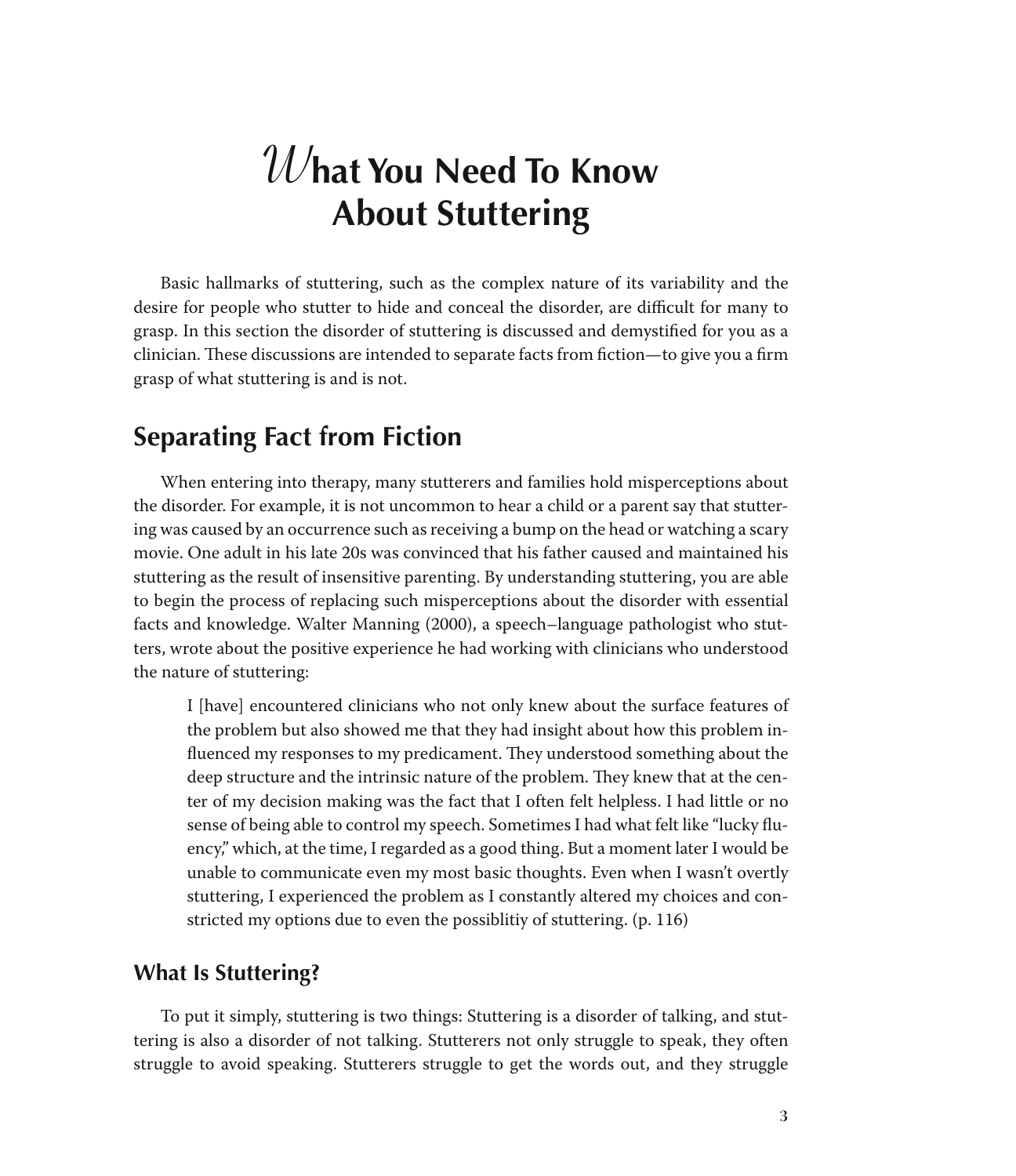| Homework<br><b>Stuttering</b>                                                                                                                                                                                                                                                                                                                                                                                                                                      |
|--------------------------------------------------------------------------------------------------------------------------------------------------------------------------------------------------------------------------------------------------------------------------------------------------------------------------------------------------------------------------------------------------------------------------------------------------------------------|
| Date due _<br>Name                                                                                                                                                                                                                                                                                                                                                                                                                                                 |
| Think about something that happened to you recently that includes your<br>stuttering. Maybe a friend asked you a question about stuttering, or maybe<br>you had an easy or a difficult stuttering day in school. Using a separate sheet<br>of paper, write a few sentences describing what happened and put pausing<br>marks (commas) after the first word in every sentence. Then read your home-<br>work to your parents. Be sure to stop briefly at each comma. |
|                                                                                                                                                                                                                                                                                                                                                                                                                                                                    |
| <b><i>II</i></b> Homework<br><b>Stuttering</b>                                                                                                                                                                                                                                                                                                                                                                                                                     |
| Date due ______                                                                                                                                                                                                                                                                                                                                                                                                                                                    |
| Read "My Turn" by Jeff Shames to a relative while using your pausing. Jeff<br>dreaded having to sit in class and wait to be called on to speak. What are two<br>ways that your teacher could make speaking easier for you in your classroom?                                                                                                                                                                                                                       |
|                                                                                                                                                                                                                                                                                                                                                                                                                                                                    |
|                                                                                                                                                                                                                                                                                                                                                                                                                                                                    |
| <b>Stuttering</b><br>Homework                                                                                                                                                                                                                                                                                                                                                                                                                                      |
| Date due                                                                                                                                                                                                                                                                                                                                                                                                                                                           |
| Read "Stutter Ball" by Angel Soto to a relative while using pausing. Angel's<br>brother Eric helped Angel laugh about stuttering. He called the game they<br>were playing "Stutter Ball." This was a nice way to tease about stuttering.<br>What are some other nice or funny ways to talk about stuttering?                                                                                                                                                       |
|                                                                                                                                                                                                                                                                                                                                                                                                                                                                    |
| <b>Stuttering</b><br><b>Homework</b>                                                                                                                                                                                                                                                                                                                                                                                                                               |
|                                                                                                                                                                                                                                                                                                                                                                                                                                                                    |
| Read "My Frozen Mouth" by Sarah Kaplan to your parents while using pausing.<br>Sarah described her mouth as feeling "frozen" when she stuttered. How does                                                                                                                                                                                                                                                                                                          |
| $\left[8\right]$                                                                                                                                                                                                                                                                                                                                                                                                                                                   |
| 115<br>© 2006 by PRO-ED, Inc.                                                                                                                                                                                                                                                                                                                                                                                                                                      |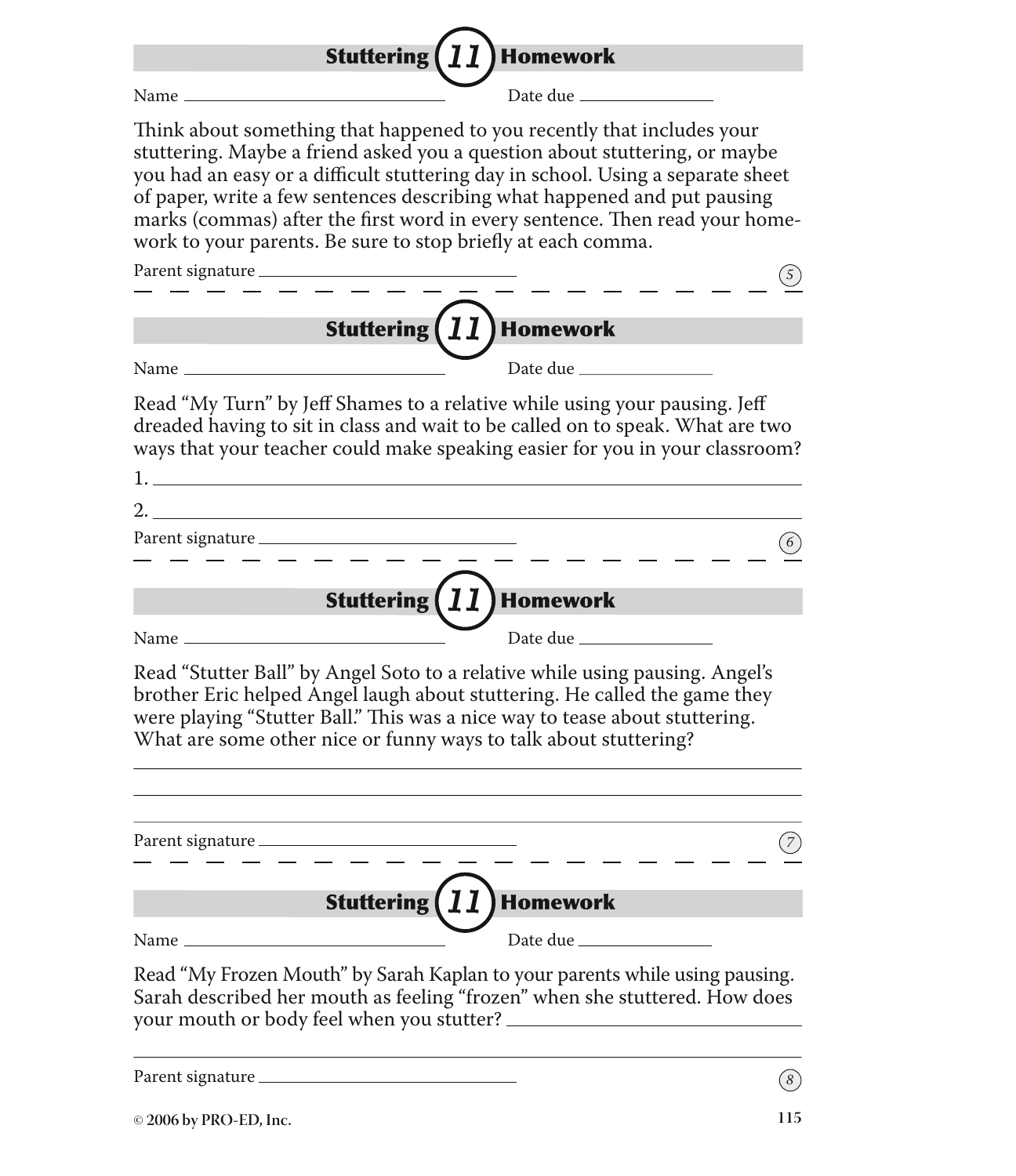

#### **Purpose**

- To provide students, through role-playing, with ways to handle teasing situations and stressful speaking situations n
- To provide students with the opportunity to express their feelings and attitudes about stuttering and bullying situations n

#### **Materials**

Stuttering Plays Write Your Own Stuttering Play handouts Prop-making materials for plays (i.e., paper, markers, and tape) Homework

#### **Directions**



Many children who stutter report that being teased, mocked, or bullied is one of the worst parts about the disorder. Clinicians often use role-playing to help students face their fears and manage difficult situations.

*Acting Out Plays.* To begin this activity, explain:

Today we are going to practice dealing with people who tease you and who are mean to you because you stutter. We will be acting out several plays about teasing. Let's see if we have any good actors among us!

Choose an appropriate play and hand out a copy to each student. Sometimes students do not understand that they should act the part of the character they are assigned, and they end up reading in a monotone. To prevent dull readings, assign yourself a role so that students observe you acting or even overacting instead of simply reading lines.

Students often enjoy arranging the therapy room in a special way for each play. For example, when practicing the Restaurant Play, students may wish to set the scene by using folders as menus, moving tables and chairs, and drawing a restaurant sign to hang on the wall. When acting out the plays, tell students performing in roles other than the "Stutterer," such as a "Cashier" or "Friend," it is okay if they happen to stutter.

You will notice that in Buying Ice Cream, the Stutterer and the Friend characters respond to a rude cashier by politely addressing his behavior three times. Whereas